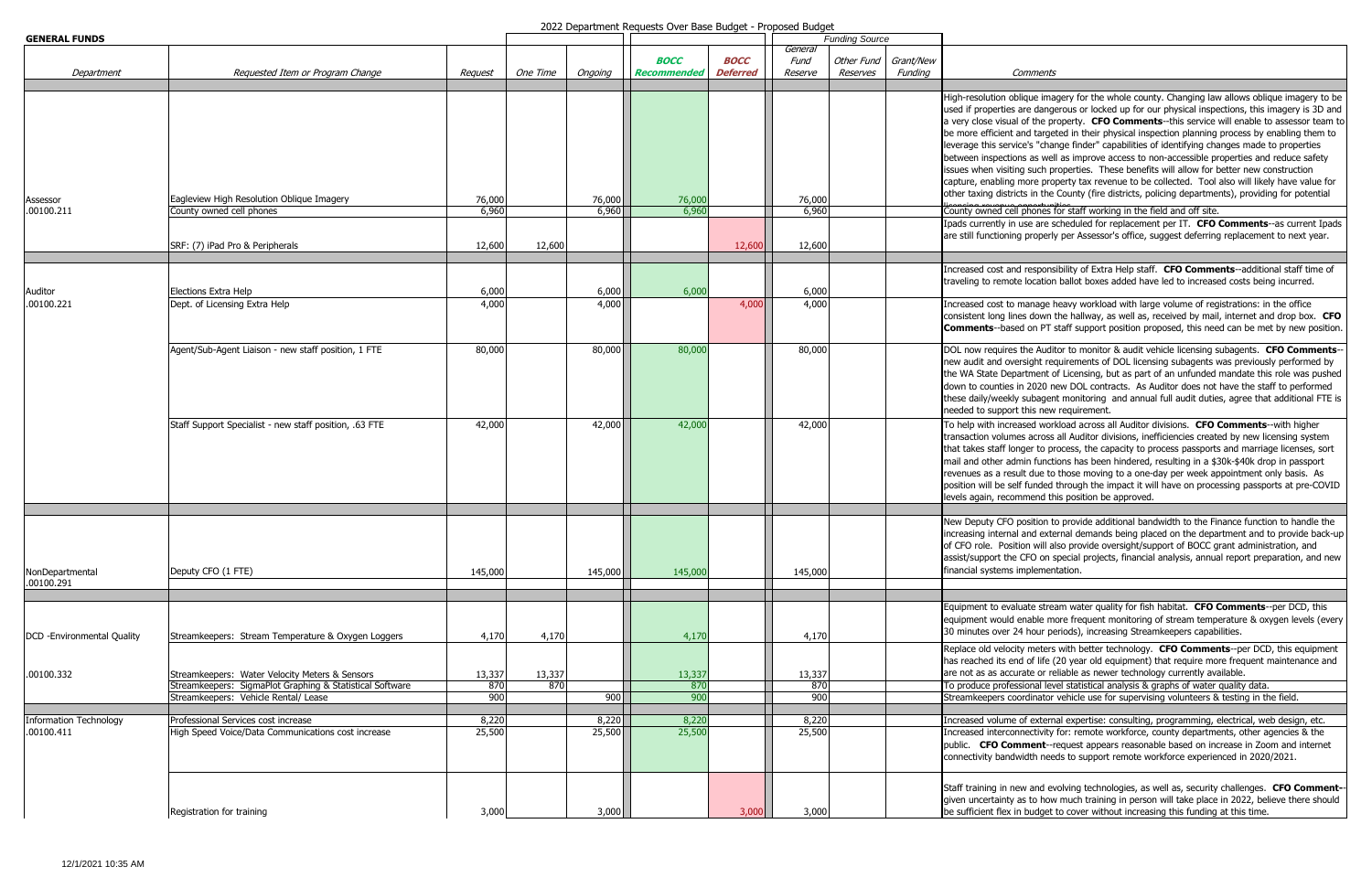|                                                 | MS Office365                                                                                                                     | 186,000                             | 70,000         | 116,000                             | 186,000                             | 186,000                             | Move to MS Office365 required as part o<br>tools, including MS Office, Outlook, Tean<br>Office365 after Year 1, net of estimated<br>Zoom, Box, Sophos email gateway will b<br>be \$116k. CFO Comments--moving to<br>remote work force and collaboration capa<br>elimination of other services after year 1<br>toward a more-technologically updated e<br>serve as a low cost, highly functional rep<br>replaced. |
|-------------------------------------------------|----------------------------------------------------------------------------------------------------------------------------------|-------------------------------------|----------------|-------------------------------------|-------------------------------------|-------------------------------------|------------------------------------------------------------------------------------------------------------------------------------------------------------------------------------------------------------------------------------------------------------------------------------------------------------------------------------------------------------------------------------------------------------------|
|                                                 |                                                                                                                                  |                                     |                |                                     |                                     |                                     | Provides back-up to the Payroll/Benefits                                                                                                                                                                                                                                                                                                                                                                         |
| Human Resources<br>.00100.461                   | Extra Help<br><b>Onboarding Videos/Tutorials</b><br>Subscriptions<br>Advertising                                                 | 20,000<br>10,000<br>4,600<br>12,500 |                | 20,000<br>10,000<br>4,600<br>12,500 | 20,000<br>10,000<br>4,600<br>12,500 | 20,000<br>10,000<br>4,600<br>12,500 | help would support is currently a "single-<br>this funding be approved.<br>To utilize the NeoGov onboarding/orienta<br>Administrator/HR Director cost of affiliate<br>Using more advertising solutions to obtai                                                                                                                                                                                                  |
| <b>HHS - Environmental Health</b><br>.00100.511 | SRF: (5) Surface Pro 7                                                                                                           | 8,200                               | 8,200          |                                     | 8,200                               | 8,200                               | 2 for Food Program, 3 for Septic remote.                                                                                                                                                                                                                                                                                                                                                                         |
| Sheriff - Operations<br>.00100.811              | SRF: (10) MDTS - Replace/Upgrade                                                                                                 | 55,000                              | 55,000         |                                     | 55,000                              | 55,000                              | To replace current Durabooks which are<br>time repairing as failure rates increase.<br>reliable and durable.                                                                                                                                                                                                                                                                                                     |
| Sheriff - Emergency Services<br>.00100.817      | SRF: (8) Replacement Laptops & Mice                                                                                              | 13,500                              | 13,500         |                                     | 13,500                              | 13,500                              | Scheduled replacements of EOC laptops.<br>years old and can only be run on Windov<br>this creates and age of laptops, it appear                                                                                                                                                                                                                                                                                  |
| <b>Prosecuting Attorney</b>                     | <b>Additional Storage Unit</b>                                                                                                   | 2,000                               |                | 2,000                               | 2,000                               | 2,000                               | The PAO has run out of storage space fo                                                                                                                                                                                                                                                                                                                                                                          |
| .00100.841                                      | Training for Professional Development                                                                                            | 23,000                              |                | 23,000                              | 23,000                              | 23,000                              | Training for professional development ar<br><b>Comments--this budget was reduced in 202</b><br>-this increase would restore the budget to pre                                                                                                                                                                                                                                                                    |
|                                                 | SRF: Smart TV & Speakers (conference room upgrade)                                                                               | 6,100                               | 6,100          |                                     | 6,100                               | 6,100                               | CFO Comments--per discussions with F<br>and needs to be replaced to meet needs<br>witnesses, etc.                                                                                                                                                                                                                                                                                                                |
|                                                 | Prosecuting Attorney - Coroner   Death Investigator Certification                                                                | 3,000                               |                | 3,000                               | 3,000                               | 3,000                               | Legislation at the state level will soon red<br>CFO/Administrator Comments--addi<br>designated cities' policing personnel assi                                                                                                                                                                                                                                                                                   |
| .00100.843                                      | Coroner Services cost increase                                                                                                   | 53,300                              |                | 53,300                              | 53,300                              | 53,300                              | Deaths in the county increase and cost a<br>increase. CFO Comments--amount of<br>reflecting the increasing cost of services<br>to increased demand for off-Peninsula co                                                                                                                                                                                                                                          |
|                                                 | Deputy Coroner/Death Investigator - new staff position, 1 FTE                                                                    | 93,500                              | 11,000         | 82,500                              | 93,500                              | 93,500                              | Recent legislation at the state level will soon                                                                                                                                                                                                                                                                                                                                                                  |
|                                                 | Deputy Coroner/Death Investigator - new staff position, .5 FTE<br>Deputy Coroner/Death Investigator - new staff position, .5 FTE | 35,150<br>32,150                    | 4,650<br>1,650 | 30,500<br>30,500                    | 35,150<br>32,150                    | 35,150<br>32,150                    | In order to respond, the Coroner's Office will<br>plus two-three part time staff. These funds w                                                                                                                                                                                                                                                                                                                  |
|                                                 | Deputy Coroner/Death Investigator - new staff position, .5 FTE                                                                   | 32,150                              | 1,650          | 30,500                              | 32,150                              | 32,150                              | phone and accessories. CFO/Administrato<br>Attorney's office regarding the role of these p<br>requirements but also providing additional cri<br>recommend funding of these positions in the                                                                                                                                                                                                                      |
|                                                 |                                                                                                                                  |                                     |                |                                     |                                     |                                     |                                                                                                                                                                                                                                                                                                                                                                                                                  |
| Juvenile Services<br>.00100.851                 | SRF: (5) Smart TVs and Installation                                                                                              | 6,500                               | 6,500          |                                     | 6,500                               | 6,500                               | IT Recommended replacement of existing TV<br>rooms to replace rolling cart television utilized<br>activities, and address juvenile behavior incer                                                                                                                                                                                                                                                                |
|                                                 |                                                                                                                                  |                                     |                |                                     |                                     |                                     |                                                                                                                                                                                                                                                                                                                                                                                                                  |
| <b>Superior Court</b>                           | Adult Felony cost increase                                                                                                       | 36,000                              |                | 36,000                              | 36,000                              | 36,000                              | Increased cost for adult felony indigent o<br>funding for adding an additional conflict a<br>case loads currently be shared currently<br>amount paid per case would be increase<br>competitive with attorney rates. Based o<br>adult felony costs is supported.                                                                                                                                                  |
|                                                 |                                                                                                                                  |                                     |                |                                     |                                     |                                     | Increased cost for civil contempt indigen<br>increase for civil conflict attorneys from :<br>market rates in private practice are \$300                                                                                                                                                                                                                                                                          |
| .00100.861                                      | Civil Contempt cost increase                                                                                                     | 5,000                               |                | 5,000                               | 5,000                               | 5,000                               |                                                                                                                                                                                                                                                                                                                                                                                                                  |

ice365 required as part of remote-workforce productivity & connectivity business MS Office, Outlook, Teams (Zoom alternative), etc. Net recurring costs for MS Year 1, net of estimated annual savings of approximately \$100k (as costs from ohos email gateway will be able to be reduced after Year 1 per our discussion) will **Comments--moving to this subscription-based model should produce better** rce and collaboration capabilities, which once fully deployed should enable the ther services after year 1 as mentioned, and also helps move the County further technologically updated environment. Also would include Sharepoint, which could cost, highly functional replacement for County's current intranet that needs to be

ap to the Payroll/Benefits Administrator. **CFO Comments**--as position this extra port is currently a "single-point-of-failure" critical risk to the County, recommend approved.

eoGov onboarding/orientation feature.

R Director cost of affiliated subscriptions.

ertising solutions to obtain the best pool of applicants for vacant positions.

ent Durabooks which are 5-6 years old that IT is spending increasing amount of as failure rates increase. Swap out to G-Tacs which have proven much more able.

cements of EOC laptops. **CFO Comments**--laptops being replaced are 7 1/2 can only be run on Windows 7, a no longer supported version. Given security risk age of laptops, it appears reasonable to replace.

n out of storage space for case files that are required by law to be retained. Fessional development and required CLE credits required for bar license. **CFO** budget was reduced in 2021 due to suspension of in-person training events during COVIDuld restore the budget to pre-COVID funding levels.

ts--per discussions with PA and IT, this equipment is essentially non-functional e replaced to meet needs for conducting Zoom meetings, interviews with

he state level will soon require Certified Death Investigators. **COMMINIST-19** Certification funding to support training of es' policing personnel assigned to death investigation/deputy coroner functions.

bunty increase and cost associated with body removal, storage & autopsy **Comments--amount of request coincides with pacing trend noted during 2021** ncreasing cost of services being incurred (including body transportation costs) due mand for off-Peninsula coroner services.

at the state level will soon necessitate Coroner's Office staff to respond to death scenes. Ind, the Coroner's Office will need to have at least one dedicated full time staff member, art time staff. These funds will cover costs for salary, benefits, workstation, laptop, cell sories. **CFO/Administrator Comments**--Based on further discussions with Prosecuting egarding the role of these positions in not only fulfilling new coroner legislative also providing additional criminal investigative support to the Prosecutor's office, we ing of these positions in the 2022 budget.

I replacement of existing TVS located in Lobby, dining rooms, conference rooms and class rolling cart television utilized in order to enable better Zoom functionality for intake dress juvenile behavior incentive needs of the facility.

for adult felony indigent defense. **CFO Comments--**SC is requesting additional ng an additional conflict attorney for represenation of criminal cases to re-distribute ently be shared currently across 3 conflict attorney contracted, and as a result the r case would be increased to a level that translates into an hourly rate that is more attorney rates. Based on past 3 year spending levels, ongoing request for higher ts is supported.

for civil contempt indigent defense which would allow for an hourly rate of pay i conflict attorneys from \$65 per hour to \$100 per hour which is needed given private practice are \$300 per hour.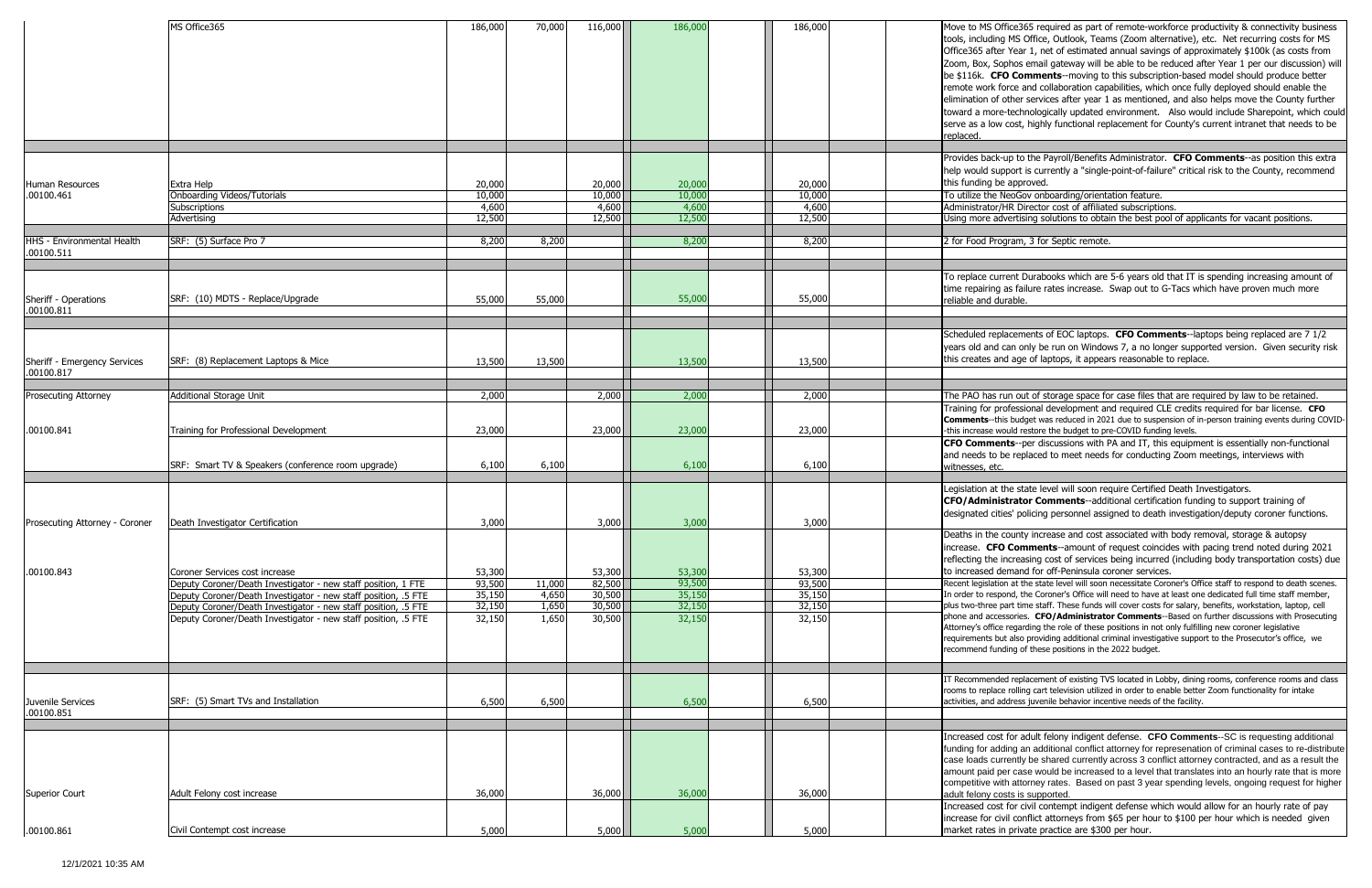As facilities age, additional costs are incurred associated with upkeep and repairs. **CFO**  rending cost increases and frequency of more repairs seen in recent years support this request.

es had been unable to maintain our facilities to acceptable, minimum level of ntenance required in such highly used facilities. **CFO/Administrator** iven pending department reorganization and provision of metrics supporting the osition, recommend deferring at this time.

stance & leadership to the 4-H animal clubs. **Administrator/CFO Comments**-npact on 4-H program and the retirement of many animal ag volunteer mentors in sition is needed to fill animal ag science programming leadership void and serve as w livestock producers in the county.

to cover a raise for 4-H agent. **CFO Comments**--As staff member has not rease in past few years, increase needed to bring on par with comparables. ting a slight increase to the County contribution.

|                                |                                                            | <b>Total General Fund Requests:</b> | 1,470,404 |                              | 1,470,404                       |                            |                   | 1,470,404                           |                                                                      |
|--------------------------------|------------------------------------------------------------|-------------------------------------|-----------|------------------------------|---------------------------------|----------------------------|-------------------|-------------------------------------|----------------------------------------------------------------------|
|                                |                                                            |                                     | One Time  | Ongoing<br>244,827 1,225,577 | <b>Recommended</b><br>1,238,047 | <b>Deferred</b><br>232,357 | Fund<br>1,470,404 | Reserves<br>Funding<br>$\mathbf{0}$ |                                                                      |
|                                |                                                            |                                     |           |                              | <b>BOCC</b>                     | <b>BOCC</b>                | General           | Other Fund Grant/New                |                                                                      |
|                                |                                                            |                                     | Request   |                              | <b>Request</b>                  |                            |                   | <b>Funding Source</b>               |                                                                      |
|                                | <b>TOTALS</b>                                              | 1,470,404                           |           | 244,827 1,225,577            | 1,238,047                       | 232,357                    | 1,470,404         | $\Omega$                            | $\mathbf{0}$                                                         |
| to Other Funds                 |                                                            |                                     |           |                              |                                 |                            |                   |                                     |                                                                      |
| General Funds Transfer         |                                                            |                                     |           |                              |                                 |                            |                   |                                     |                                                                      |
|                                |                                                            |                                     |           |                              |                                 |                            |                   |                                     |                                                                      |
| .00100.931                     | Increase Salary for 4-H Agent<br><b>Increase WSU MOA</b>   | 3,000<br>500                        |           | 3,000<br>500                 | 3,000<br>500                    |                            | 3,000<br>500      |                                     | received an increase in past fev<br>WSU is requesting a slight incre |
|                                |                                                            |                                     |           |                              |                                 |                            |                   |                                     | Increase MOA to cover a raise                                        |
| WSU                            | Animal Agriculture Staff - new position - 1 FTE            | 55,000                              |           | 55,000                       | 55,000                          |                            | 55,000            |                                     | resource for new livestock prod                                      |
|                                |                                                            |                                     |           |                              |                                 |                            |                   |                                     | given COVID impact on 4-H pro<br>the county, position is needed t    |
|                                |                                                            |                                     |           |                              |                                 |                            |                   |                                     | To provide assistance & leaders                                      |
|                                |                                                            |                                     |           |                              |                                 |                            |                   |                                     |                                                                      |
|                                |                                                            |                                     |           |                              |                                 |                            |                   |                                     | <b>Comments--given pending de</b><br>need for this position, recomme |
|                                |                                                            |                                     |           |                              |                                 |                            |                   |                                     | safety and maintenance require                                       |
|                                | Maintenance Worker I - new position - 1 FTE                | 63,547                              |           | 63,547                       |                                 | 63,547                     | 63,547            |                                     | Parks & Facilities had been una                                      |
|                                | Building Repair and Maintenance                            | 17,200                              |           | 17,200                       | 17,200                          |                            | 17,200            |                                     | <b>Comments--trending cost incr</b><br>the amount of this request.   |
|                                |                                                            |                                     |           |                              |                                 |                            |                   |                                     | As facilities age, additional cost                                   |
| .00100.911                     | Repair and Maintenance Supplies                            | 6,700                               |           | 6,700                        | 6,700                           |                            | 6,700             |                                     | trending cost increases seen th                                      |
|                                |                                                            |                                     |           |                              |                                 |                            |                   |                                     | Increased cost associated with                                       |
| Parks & Facilities             | <b>Cell Phone Stipends</b>                                 | 1,440                               |           | 1,440                        | 1,440                           |                            | 1,440             |                                     | Cell phone stipends for parks m                                      |
| .00100.881                     | SRF: Small Printer                                         | 500                                 | 500       |                              | 500                             |                            | 500               |                                     | IT Recommended Replacement                                           |
| District Court II              | SRF: Copier Replacement                                    | 4,500                               | 4,500     |                              | 4,500                           |                            | 4,500             |                                     | IT Recommended Replacement                                           |
|                                |                                                            |                                     |           |                              |                                 |                            |                   |                                     |                                                                      |
| District Court I<br>.00100.871 | Court Appointed Attorney<br>SRF: (5) Scanners for E-Filing | 12,000<br>2,400                     | 2,400     | 12,000                       | 12,000<br>2,400                 |                            | 12,000<br>2,400   |                                     | place.<br>IT SRF request to support trans                            |
|                                |                                                            |                                     |           |                              |                                 |                            |                   |                                     | are increasingly difficult to sour                                   |
|                                |                                                            |                                     |           |                              |                                 |                            |                   |                                     | attorneys under a retainer stru                                      |
|                                |                                                            |                                     |           |                              |                                 |                            |                   |                                     | <b>Comments--with pending retir</b>                                  |
|                                |                                                            |                                     |           |                              |                                 |                            |                   |                                     | Unable to find conflict attorney                                     |
|                                | SRF: (5) Digital Information display Monitors              | 7,000                               | 7,000     |                              | 7,000                           |                            | 7,000             |                                     | for information to be posted to                                      |
|                                |                                                            |                                     |           |                              |                                 |                            |                   |                                     | IT SRF request which will provi                                      |
|                                | SRF: (8) Signature Pad Solutions                           | 17,200                              | 17,200    |                              | 17,200                          |                            | 17,200            |                                     | IT SRF request to support trans                                      |
|                                | Part Time Court Facilitator - new position - .5 FTE        | 50,000                              |           | 50,000                       |                                 | 50,000                     | 50,000            |                                     | position are required.                                               |
|                                |                                                            |                                     |           |                              |                                 |                            |                   |                                     | New position: reviews family la<br><b>CFO/Administrator Comme</b>    |
|                                | <b>Bailiffs increase</b>                                   | 10,000                              |           | 10,000                       | 10,000                          |                            | 10,000            |                                     | longer be a workable solution.                                       |
|                                |                                                            |                                     |           |                              |                                 |                            |                   |                                     | administrative staff and clerk st                                    |
|                                |                                                            |                                     |           |                              |                                 |                            |                   |                                     | <b>Comments--during COVID, in</b>                                    |
|                                |                                                            |                                     |           |                              |                                 |                            |                   |                                     | Conducting jury trials with COV                                      |
|                                | Office Furniture for new staff position                    | 4,000                               | 4,000     |                              |                                 | 4,000                      | 4,000             |                                     | Comments--defer given recon                                          |
|                                | Administrative Specialist I - new position - 1 FTE         | 95,210                              |           | 95,210                       |                                 | 95,210                     | 95,210            |                                     | existing admin staff that have b<br>Workstation for new Admin Spe    |
|                                |                                                            |                                     |           |                              |                                 |                            |                   |                                     | <b>Comments--pending obtaining</b>                                   |
|                                |                                                            |                                     |           |                              |                                 |                            |                   |                                     | New position to help ease the o                                      |
|                                | Pro Tem Court Commissioners Salary Increase                | 44,000                              |           | 44,000                       | 44,000                          |                            | 44,000            |                                     | judicial needs benchmark of 4.                                       |
|                                |                                                            |                                     |           |                              |                                 |                            |                   |                                     | evictions, protection orders and                                     |
|                                |                                                            |                                     |           |                              |                                 |                            |                   |                                     | to Blake anticipated with poten                                      |
|                                |                                                            |                                     |           |                              |                                 |                            |                   |                                     | tem court commissioners. fund<br>work from 246 currently per ye      |
|                                |                                                            |                                     |           |                              |                                 |                            |                   |                                     | increase reflects needs to offer                                     |
|                                |                                                            |                                     |           |                              |                                 |                            |                   |                                     | Increase Pro Tem Court Comm                                          |
|                                | Guardian at Litem cost increase                            | 10,000                              |           | 10,000                       | 10,000                          |                            | 10,000            |                                     | representation is \$300 per hou                                      |
|                                |                                                            |                                     |           |                              |                                 |                            |                   |                                     | \$100 per hour in an effort to cl                                    |
|                                |                                                            |                                     |           |                              |                                 |                            |                   |                                     | requiring courts to appoint gua<br>in funding would allow for an ir  |
|                                |                                                            |                                     |           |                              |                                 |                            |                   |                                     | Increased cost for Guardian at                                       |
|                                |                                                            |                                     |           |                              |                                 |                            |                   |                                     |                                                                      |

for Guardian at Litem attorneys. **CFO Comments--**New RCW took effect in 2021 s to appoint guardian ad litem attorneys under Unified Guardianship Act. Increase Id allow for an increase in hourly rate paid to GAL attorneys from \$65 per hour to in an effort to close the pay gap given prevailing attorney rates for this type of is \$300 per hour.

em Court Commissioner hourly rate from \$75 to \$125. CFO Comments--rate is needs to offer competitive hourly rates to help insure availability of qualified pro missioners. funding would also increase the number of funded hours of pro tem currently per year to 500 hours per year, to address increase in workload related hated with potential for Blake funding reimbursement, legislative changes related to ection orders and guardianships, and to bring SC judicial officers up to the current benchmark of 4.5 judicial officers (currently at 4).

Inelp ease the overwhelming workload of staff. **CFO/Administrator** ending obtaining further metrics supporting workload increases being placed on staff that have been incurred, recommend deferring at this time. Inew Admin Specialist position requested above. CFO/Administrator lefer given recommended deferral of new Admin Specialist 1.

y trials with COVID protocols requires an additional bailiff to be available. **CFO** luring COVID, increased need for Bailiffs has been met by utilizing court staff and clerk staff. As case back logs begin to be cleared, this will likely no rkable solution.

reviews family law forms, explains court procedures and assist with filing forms. **trator Comments**--further evaluation and metrics supporting need for this quired.

to support transition to eFiling.

which will provide better visibility to public as to courtroom schedules, and allow to be posted to better direct the public.

conflict attorney for criminal cases, need increased funding incentive. **CFO** vith pending retirement of a low-cost resource, DC1 needs to secure 2 conflict r a retainer structure to insure availability during a time where qualified attorneys y difficult to source. Increased funding would allow these retainers to be put in

to support transition to eFiling.

ends for parks managers & rangers.

associated with repairs & maintenance of parks and facilities. **CFO Comments**-treases seen this year support the amount of this request.